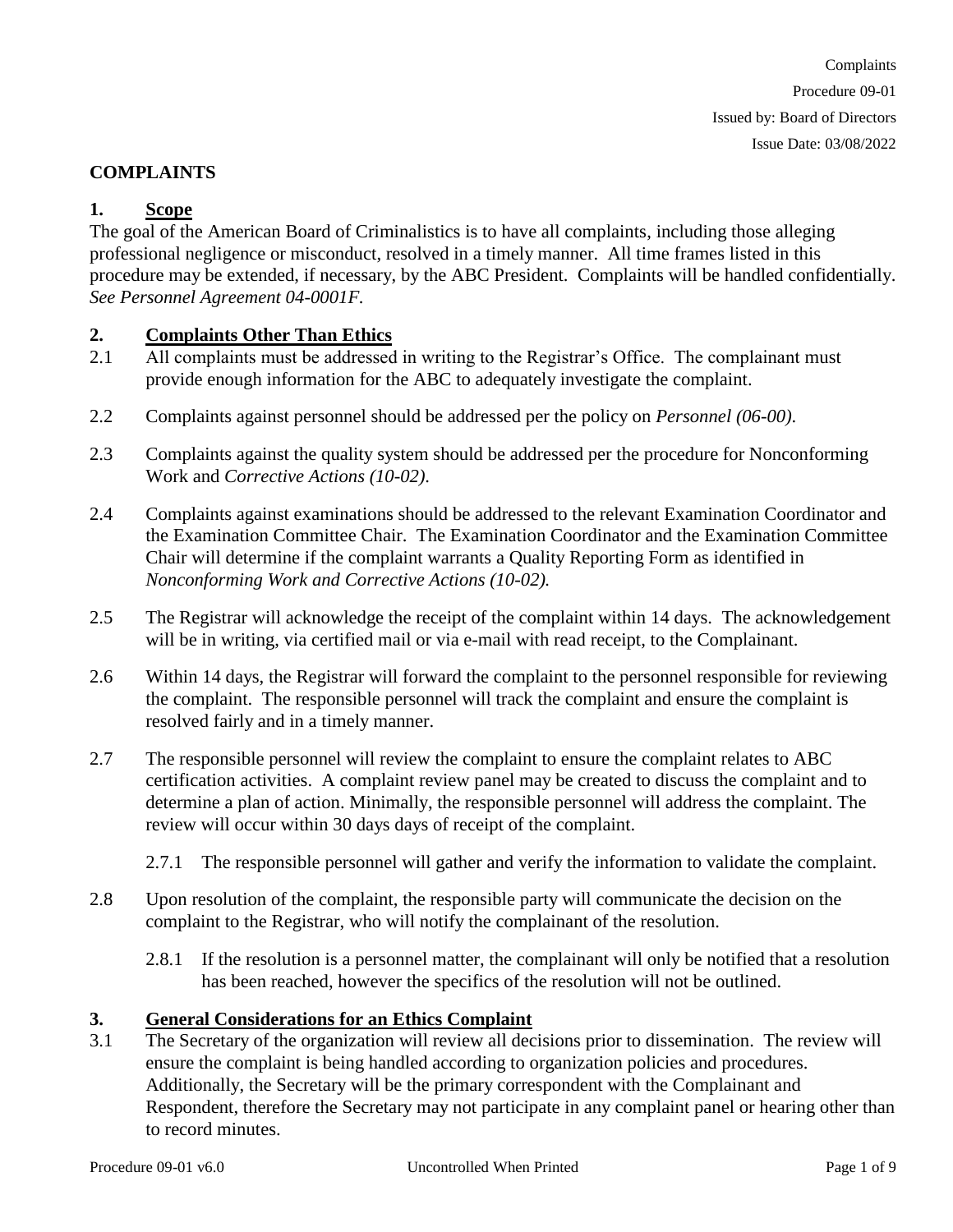Complaints

Issued by: Board of Directors

Issue Date: 03/08/2022

- 3.2 The Ethics Chair will serve as an *ex officio* member of the complaint review panel. The duties of the Chair include:
	- being responsible for ensuring that the procedure is followed and that deadlines are met;
	- provides guidance to the complaint review panel;
	- ensures that complaints are managed fairly;
	- has the final say on all panel recommendations; and
	- casts a vote in the event of a tie
- 3.3 This process may be suspended at any time at the discretion of the Ethics Chair if it becomes known that the circumstances surrounding the complaint are being dealt with by a court or any other competent body, pending its resolution or if the respondent relinquishes his/her certification upon notification of the complaint. The Complainant and the President of the ABC will be notified (09- 0101T). The Respondent will only be notified if the Complaint Review Panel has recommended further investigation of the complaint.
- 3.4 Complaints may be made anonymously, however an anonymous complaint could hinder the investigation if further information is needed. If adequate information is not provided and the ABC does not have a means to contact the Complainant or other resources to obtain the information, the Ethics Chair may suspend the investigation.
	- 3.4.1 Complainant copies of communications will not be made in anonymous complaints.
- 3.5 The ABC will investigate complaints as thoroughly as possible. If, during the course of the investigation, all investigative leads have been exhausted, the Ethics Chair may suspend the investigation.
- 3.6 The Complainant and Respondent will be kept abreast of the progress of the complaint as set forth in this procedure. Copies of correspondence between the ABC and the Complainant or Respondent will be maintained in the files of both the Complainant and Respondent. If the Complainant is not a certificate holder, the Complainant's copy of correspondence will be maintained in the Respondent's file.
- 3.7 If during the course of the complaints investigation or resolution the Ethics Chair or Ethics Review Panel feels that corrections or corrective actions may be necessary, a Quality Report will be generated. *See 10-02 Quality Concerns.*

# **4. Processing an Ethics Complaint**

4.1 All complaints, including those alleging professional negligence or misconduct, regarding a Certificant or Affiliate of the ABC must be submitted in writing to the ABC Registrar.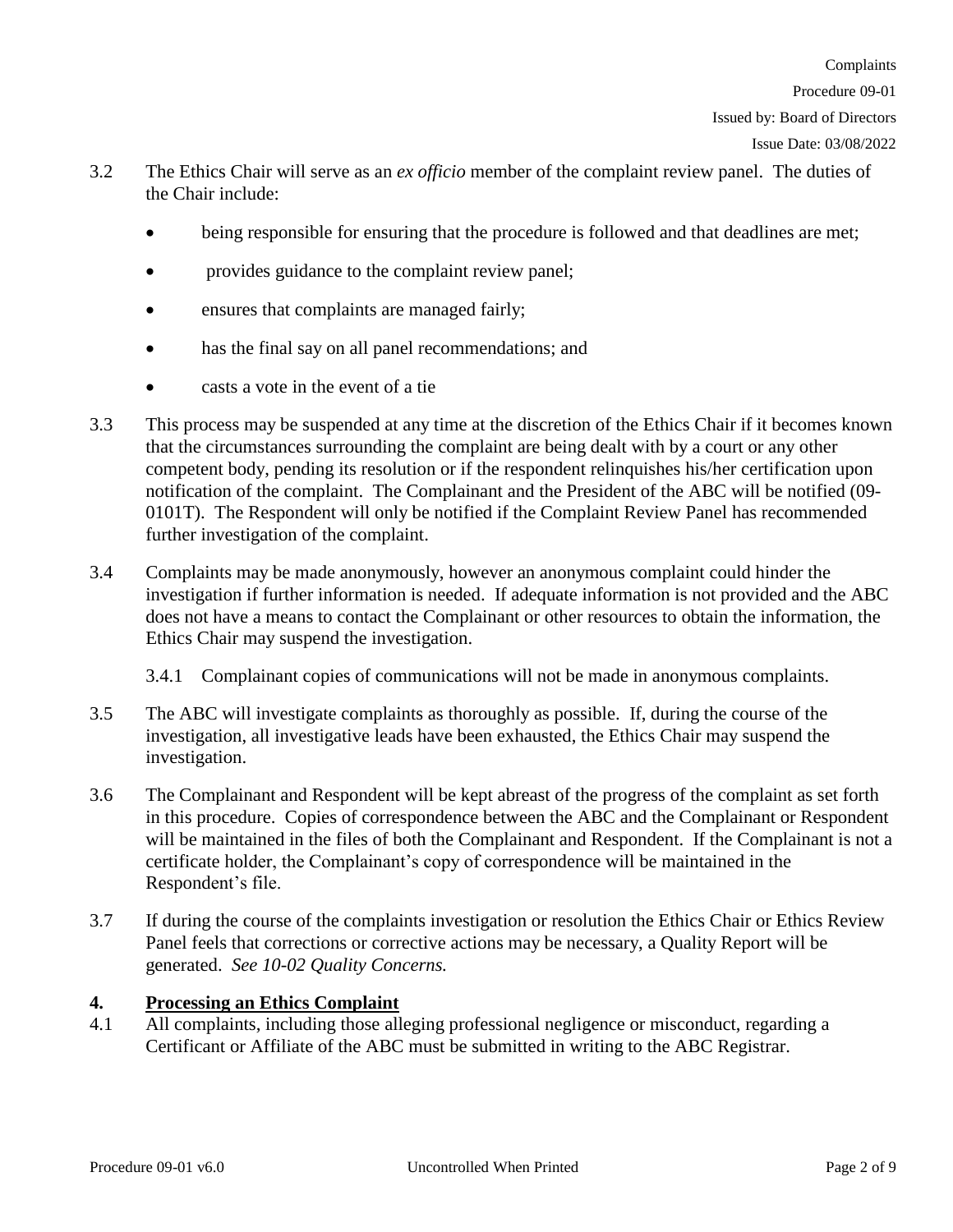- 4.2 The Registrar will acknowledge the receipt of the complaint within 14 days. The acknowledgement will be in writing, via certified mail or via e-mail with read receipt, to the Complainant.
	- The Complainant is defined as the individual or organization who made the complaint. At minimum, the letter to the Complainant will cite the ABC website where information regarding the complaint process is located. The letter will also outline any additional supporting information necessary for the investigation (09-0102T).
	- The Respondent is defined as the Certificant or Affiliate of the ABC who is the subject of the complaint.
- 4.3 Within 14 days after the receipt of the complaint, the Registrar will submit copies of the letter of complaint to the Secretary and President and include a copy in the Respondent's file.
- 4.4 Within 30 days of the initial receipt of the complaint by the Registrar, the President will appoint at least three members of the Board of Directors and / or Examination Committee to a "Complaint Review Panel." One member will be appointed as the panel lead. Additionally, the Ethics Chair will be the *ex officio* member of the panel. This panel will also serve as the investigation panel if warranted.
	- 4.4.1 The President will ensure that there is no conflict of interest between any member of the panel, including the Ethics Chair, and the Complainant or Respondent. If a conflict of interest is identified, the President will assign a new member to the panel or will appoint a temporary Ethics Chair.
	- 4.4.2 If either the Complainant or Respondent is a Board or EC member, at least one of three members of the panel will be from outside of the ABC and may be a former board or EC member.
	- 4.4.3 The Complaint Review Panel will treat all information gathered confidentially. Members of the Complaint Review Panel will be required to sign a confidentiality agreement if they have not already done so as a member of the Board or EC.
- 4.5 Records associated with an ethics complaint, including copies of correspondence between the ABC and the Complainant or Respondent, will be uploaded into the Ethics Committee Folder in PowerDMS. The folder access will be limited to the Accreditation Manager, Registrar, Ethics Chair, and Complaint Review Panel.
- 4.6 It is the responsibility of the Complaint Review Panel to perform a cursory review of the complaint documentation provided and determine if any of the "Rules of Professional Conduct of the American Board of Criminalistics" may have been violated and if the ABC has jurisdiction.
- 4.7 The panel will report the results of the cursory review and the recommended course of action to the Ethics Chair within 21 days of the appointment of the panel. The recommendation of the Complaint Review Panel can be one of the following:
	- 4.7.1 Dismissal: The complaint should be dismissed. No further action will be taken.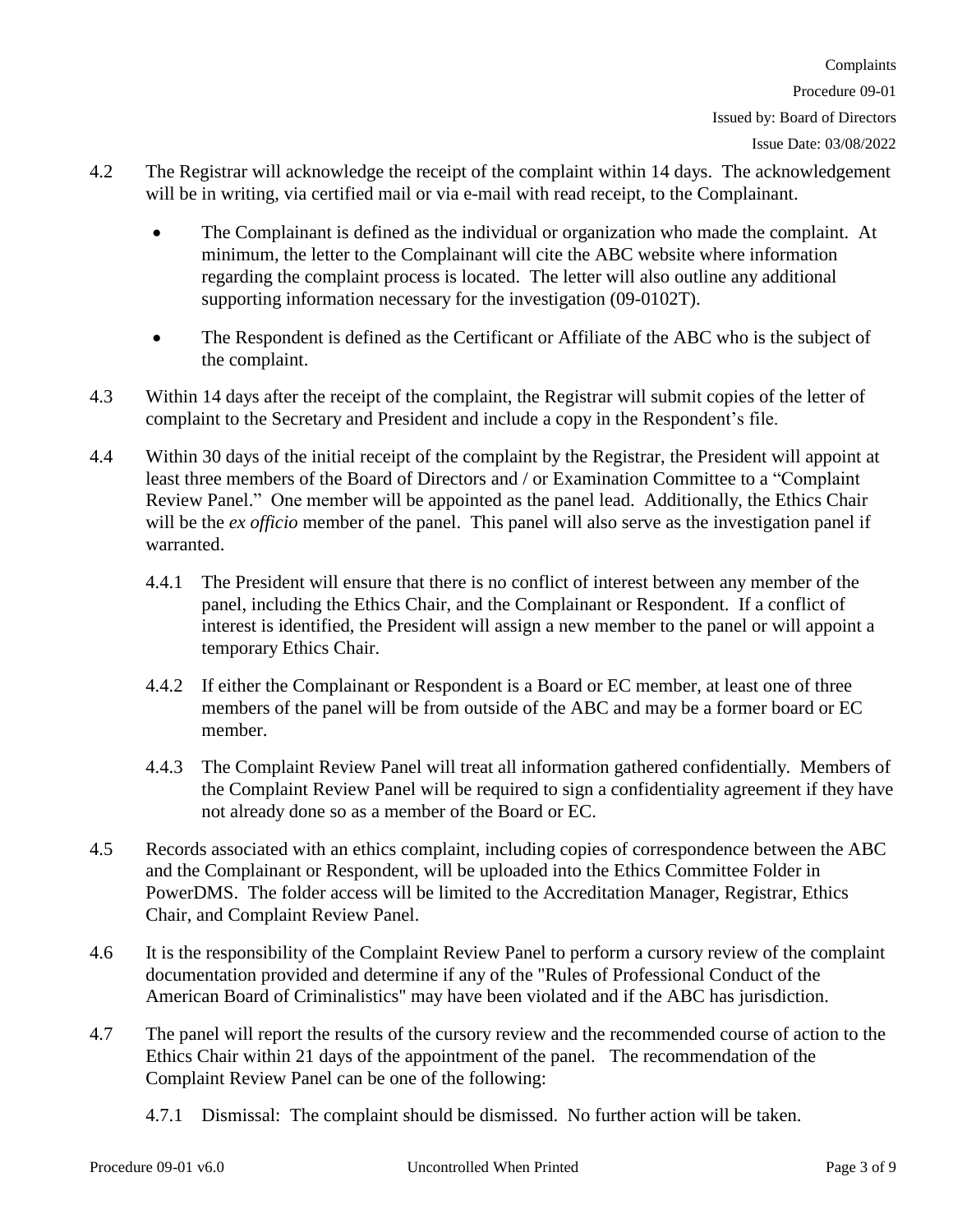- 4.7.2 Further Investigation: The complaint should be further investigated.
- 4.8 The final decision on all panel recommendations shall rest with the Ethics Chair.
	- 4.8.1 In the event the Ethics Chair does not agree with the committee decisions, the chair will return the decision to the committee for further discussion.
	- 4.8.2 If the Ethics Chair and committee do not come to an agreement, the Ethics Chair will attach an additional report to the committee report. Both will be retained in the records and submitted to the Secretary.
- 4.9 The Ethics Chair will notify the Secretary of the cursory review outcome. The Secretary will notify the Registrar, the President, and Complainant (09-0103T).
	- 4.9.1 Notification will be provided to the Respondent only in the event the recommendation is for further investigation (09-0103T). The date of postmark of the notification will be the start date of the investigation.
	- 4.9.2 This notification will include the text of the complaint, however the name of the Complainant(s) will not be provided to the Respondent. The notification will cite the ABC website where information regarding the complaint process is located.
	- 4.9.3 The Respondent may provide rebuttal information. Rebuttal information must be postmarked within 30 days of the postmark of the notification.

### **5. Ethics Complaint Review Panel Investigation**

- 5.1 Additional members or a subject matter expert(s) may be added to the Complaint Review Panel at the request of the Complaint Review Panel Lead. Subject matter experts do not vote.
- 5.2 The Complaint Review Panel will be responsible for gathering and verifying all necessary information to validate the complaint.
- 5.3 The Ethics Chair may reach out to the Complainant or Respondent for clarifying information if requested by the Complaint Review Panel.
- 5.4 Any expenses related to a complaint investigation must be approved by the Board of Directors.
- 5.5 The Complaint Review Panel report will be submitted to the Ethics Chair within 6 months of the beginning of the investigation. If more time is needed for the investigation, the Ethics Chair and Complaint Review Panel Lead will determine an appropriate time frame. The Ethics Chair will notify the President of the adjusted due date for approval.
- 5.6 At the conclusion of the Complaint Review Panel investigation, the Ethics Chair will issue a report of the preliminary findings to the President.
- 5.7 All findings and recommendations of the Complaint Review Panel will be communicated in writing, by the Ethics Chair, to the Secretary. The Secretary is then responsible for notifying the President, Registrar, Complainant and Respondent.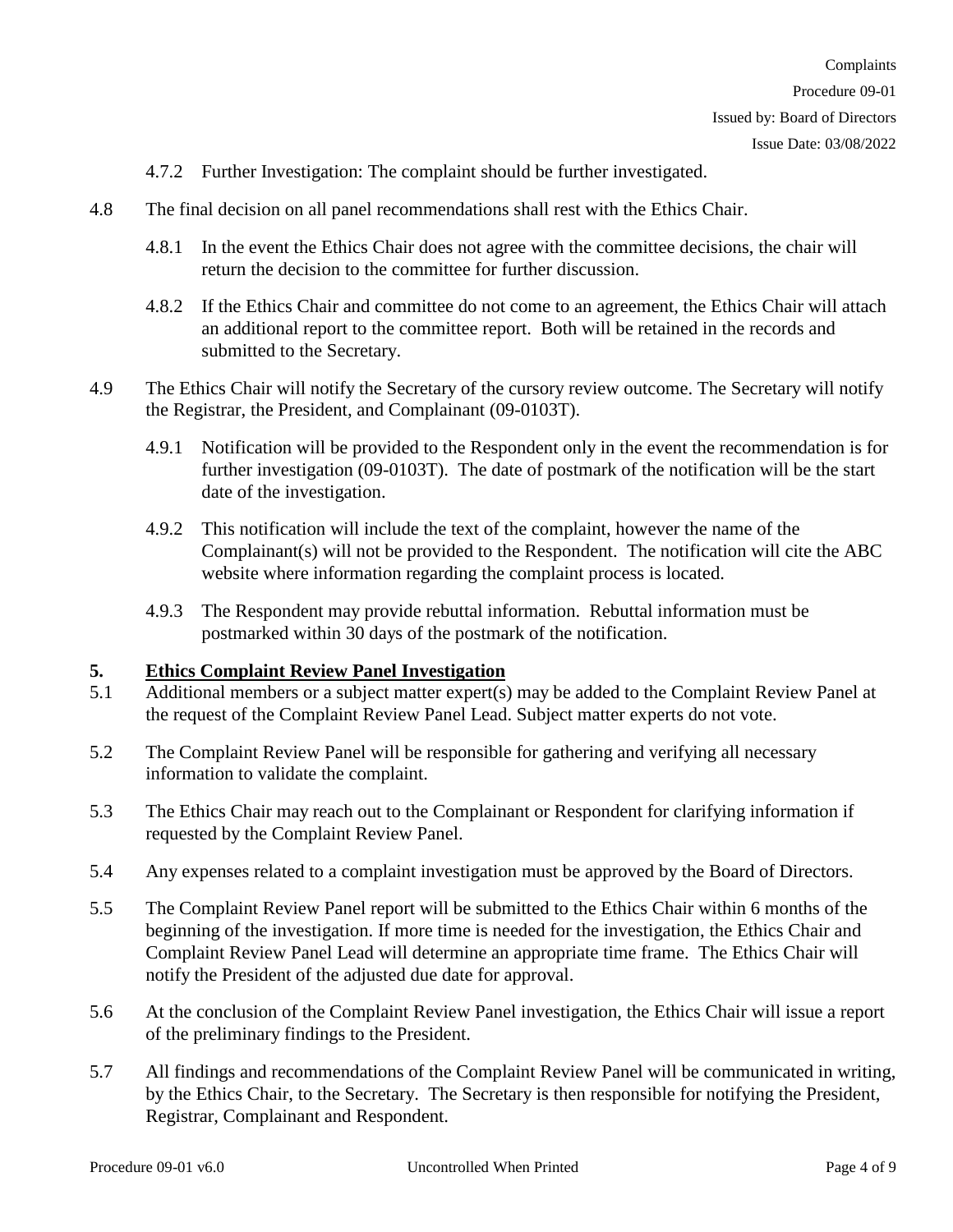Complaints

Issued by: Board of Directors

Issue Date: 03/08/2022

- 5.8 The Complaint Review Panel members will evaluate the complaint to determine if the complaint is accepted or rejected for a hearing.
	- 5.8.1 If the complaint is rejected: If the Complaint Review Panel rejects the complaint, the Ethics Chair will notify the Secretary who will submit the appropriate notifications to the President, Registrar, Complainant and Respondent (09-0103T).
	- 5.8.2 If the complaint is accepted: If the Complaint Review Panel accepts the complaint, the Complaint Review Panel Lead will select a date and time for a hearing where the complaint will be considered. Sections 6 through 9 shall be followed when the Complaint Review Panel accepts the complaint.

# **6 Scheduling the Ethics Complaint Hearing**

- 6.1 Once the Complaint Review Panel accepts the complaint, the Secretary will notify the President, Registrar, Complainant and Respondent of the Complaint Review Panel hearing at least 30 days prior to the scheduled hearing date.
- 6.2 The hearing may be held in-person, via web conferencing, via teleconferencing, or other means as determined by the Complaint Review Panel.
- 6.3 Notification shall include the following information regarding the nature and particulars of the complaint (09-0104T):
	- The date and time set for the hearing
	- Location information such as physical location of hearing, web address, phone number, etc.
	- The rights of the parties involved to submit written statements for consideration
	- The rights of the parties involved to be present at the hearing
	- The rights of the parties involved to have legal representation at the hearing
	- The rights of the parties involved to call witnesses on their behalf
	- Information regarding the grounds for the complaint
	- Copies of the Complaint Review Panel Report
	- Copy of this procedure
- 6.4 All written submissions from the Complainant and the Respondent (or their representatives) must be received by the Secretary at least 14 days prior to the hearing at which the complaint is to be discussed.
- 6.5 The Complainant, Respondent, (or their representatives), and any witnesses they wish to call, must give written notice to the Secretary at least 14 days prior to the hearing if they intend to appear in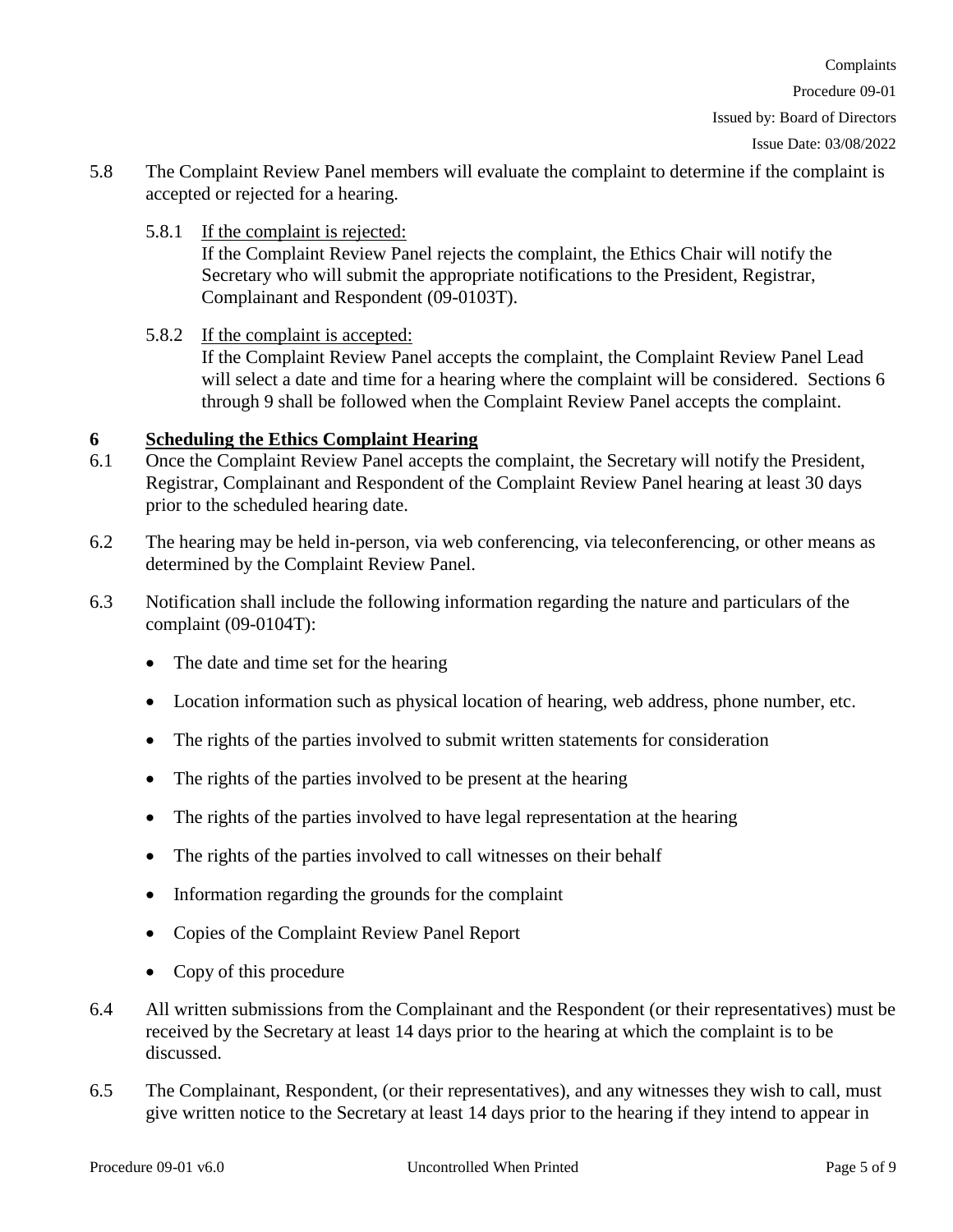Issue Date: 03/08/2022

person before the Complaint Review Panel. These individuals will be responsible for any expenses incurred by them or their witnesses to attend the meeting.

- 6.6 Copies of any documents to be used at the hearing must be provided to the Secretary at least 14 days prior to the hearing.
- 6.7 Any notification or documentation received less than 14 days prior to the hearing date will not be considered by the Complaint Review Panel.
- 6.8 The Secretary is responsible for disseminating all of the received information to the Complaint Review Panel.

### **7 Ethics Complaint Hearing Procedure**

- 7.1 The Complaint Review Panel including the Ethics Chair will hold a hearing on a complaint. The Complaint Review Panel will hear the complaint and make the final determination on the complaint.
- 7.2 The Ethics Chair will preside over the hearing with ABC legal counsel, if required, and shall give rulings on the admission of evidence and on any question of procedure or points of order that may arise.
- 7.3 The hearing will be conducted with the following rules:
	- 7.3.1 Questions may be asked by the Respondent or their counsel, but not both. At the beginning of the hearing the Respondent will determine who will ask the questions. If the Respondent wishes to make a change during the hearing, the Ethics Chair will hear the request and will make a determination.
	- 7.3.2 The Complaint Review Panel Lead will present the evidence developed during the investigation.
	- 7.3.3 The Respondent may present evidence on their own behalf after the Complaint Panel Lead concludes their presentation. Only evidence that had been previously provided to the panel will be allowed.
	- 7.3.4 The Ethics Chair will cooperate with the Respondent in arranging for the appearance at the hearing of any witness which it is practical to do so and creates no extreme hardship on any other person.
	- 7.3.5 Evidence considered by the Complaint Review Panel must be relevant. Evidence may be in the form of testimony, documents, written declarations, etc.

7.3.5.1 Any testimony provided, either written or oral will be given under oath.

7.3.5.2 If real evidence or documents are provided, they must be authenticated.

7.3.6 The admissibility of evidence will be determined by the Ethics Chair. The Ethics Chair may exclude relevant evidence or prevent questioning, which is cumulative, unduly prejudicial to the Respondent, misleading, or late.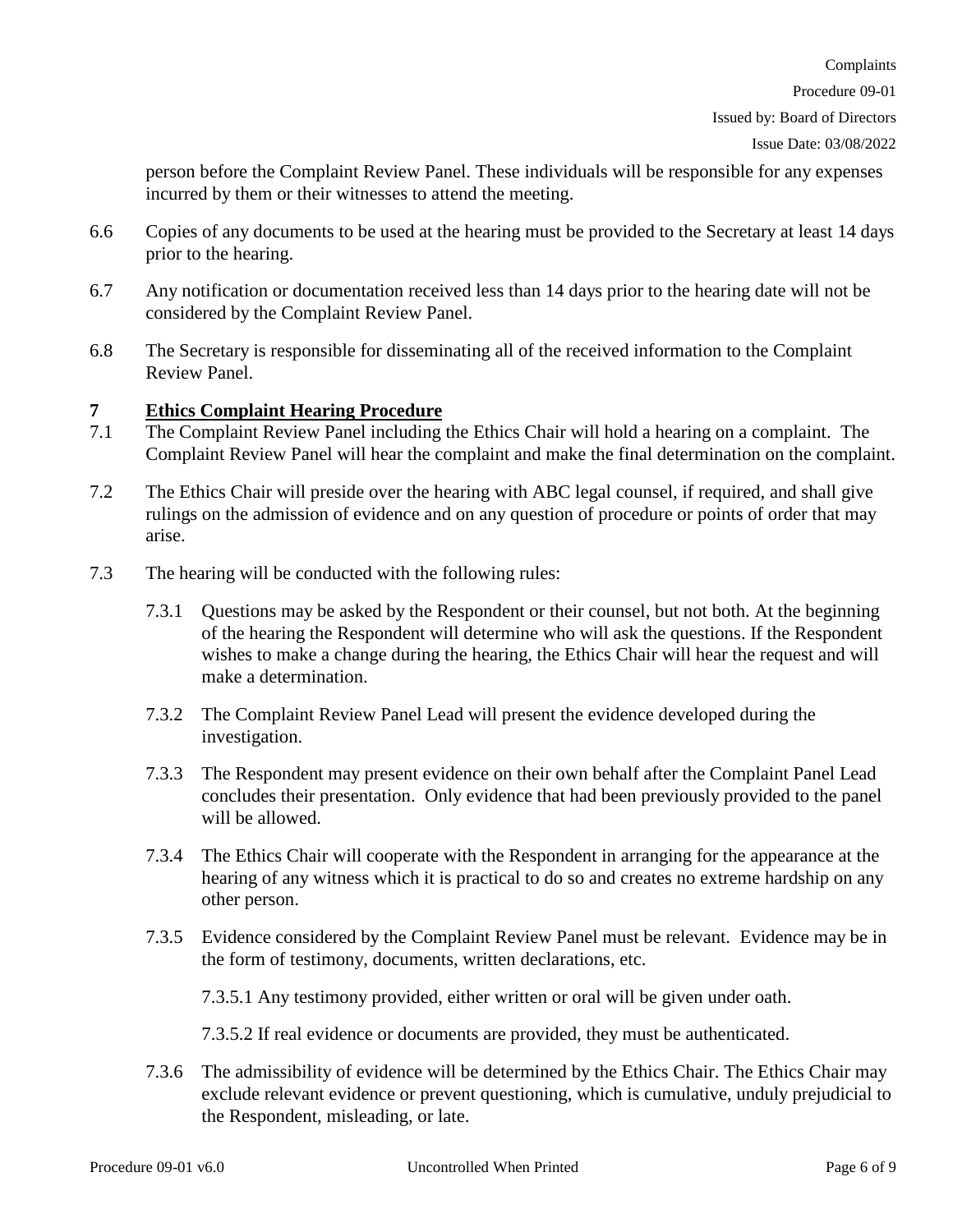- 7.3.7 Both the Complaint Review Panel Lead and the Respondent, or representative, have the right to examine and cross-examine the evidence of the other.
- 7.3.8 The Complaint Review Panel Lead may call the Respondent as a witness, provided that the Respondent has not already testified orally in their own behalf and further provided that the Respondent has concluded their presentation of evidence.
- 7.3.9 Both the Complaint Review Panel Lead and the Respondent, in that order, have the right to present a closing argument for a reasonable length of time which will be specified in advance by the Ethics Chair.
	- 7.3.9.1 The Complaint Review Panel Lead can present a rebuttal argument for a length of time no greater than one half of the time of the Respondent's summation.
- 7.3.10 The Ethics Chair will determine the format and conduct of the hearing, including, but not limited to, number and duration of recesses, presence of spectators and witnesses, decorum, times of adjournment, marking of exhibits, ruling on objections, etc. However, the Ethics Chair shall not adjourn the proceedings during normal business hours except to accommodate Sunday and legal holidays or for such period as that to which both the Complaint Review Panel Lead and the Respondent agree.
- 7.3.11 Witnesses called to testify on behalf of the Complaint Review Panel Lead and/or the Respondent may be excluded by the Ethics Chair from attending the hearing prior to and after their testimony.
- 7.3.12 All members of the Complaint Review Panel will remain present during the entirety of the hearing.
- 7.3.13 A Complaint Review Panel member or a Board member may only be called as a witness if approved by the Ethics Chair. If a Complaint Review Panel or Board member are called as a witness, they will recuse themselves from voting on the outcome of the hearing and/or any appeals that result from the hearing.
- 7.3.14 The Ethics Chair may elect to have legal counsel present throughout any stage of the hearing.
- 7.3.15 The Ethics Chair may allow the Complaint Review Panel Lead to have one or more individuals at the hearing to assist with organization of documents, witnesses, displays, etc.
- 7.4 The Secretary will keep confidential minutes of the hearing.
- 7.5 At the conclusion of the hearing, the Complaint Review Panel will deliberate in private until it has reached a decision. The decision will be by simple majority, with the Ethics Chair voting only in the event of a tie.
- 7.6 The recommendation of the Complaint Review Panel can be one of the following:
	- 7.6.1 The complaint should be dismissed. No further action will be taken. There is no appeal.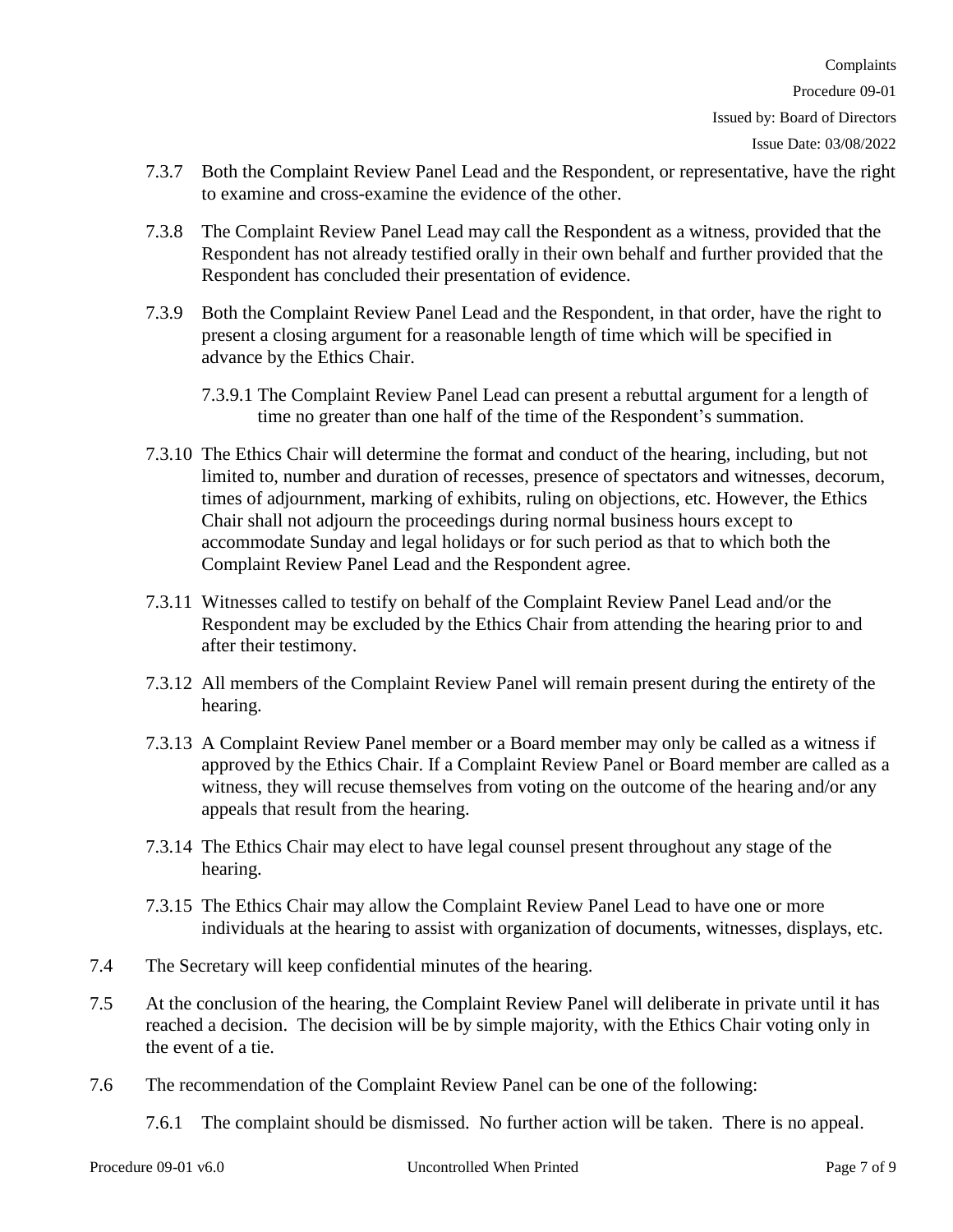Complaints

- 7.6.2 The complaint should be upheld but no further action is required. The complaint has been dealt with in a constructive manner. There is no appeal.
- 7.6.3 The complaint should be upheld and action is required by the Complaint Review Panel.

# **8 Ethics Complaint Review Panel Action**

- 8.1 At the conclusion of the hearing, the Complaint Review Panel will decide by simple majority vote what action should be taken with regards to the complaint. The action of the Complaint Review Panel will be one of the following:
	- 8.1.1 Issue a letter of reprimand.
	- 8.1.2 Temporarily suspend certification for a specified time period.
	- 8.1.3 Revoke certification and bar from reapplying for a specified time period.
	- 8.1.4 Revoke certification and bar from reapplying.
- 8.2 If the Complaint Review Panel is not going to decide the actions directly after the hearing, the Secretary will notify the Respondent of the meeting date and time 30 days prior to the meeting. No new evidence will be presented at this meeting.
- 8.3 After the actions have been determined, the Ethics Chair will provide a written report of the decision to the President and Secretary within 7 days (09-0105F). The Secretary will provide a final report to the Registrar, Board of Directors, Complainant and Respondent within 14 days (09- 0106T).
- 8.4 Reports will be nonjudgmental and will present a concise summary of the facts for both parties.
- 8.5 Reports and their contents shall be treated as confidential and not publicized.

# **9 Appeals of the Ethics Complaint Review Hearing**

- 9.1 The Respondent may file an appeal in writing to the ABC Registrar within 21 days from date the final Complaint Review Panel report is mailed by the Secretary.
- 9.2 The Registrar will notify the President and the Secretary of the appeal within 14 days. The Respondent may choose to provide a detailed letter outlining the basis for the appeal.
- 9.3 The appeal will be considered and voted on at the next Board of Directors meeting. The Ethics Chair will provide a summary of the process and the findings to the Board of Directors.
- 9.4 The Board of Directors will vote to uphold, modify, or overturn the finding. The members of the Complaint Review Panel may not vote. The vote of the Board of Directors is final.
- **9.5** The Secretary will notify the Complainant, Respondent, and Registrar, within 21 days (09-0107T).

# **10 Records Retention**

**10.1** In the event an individual's certification is revoked and the individual is barred from reapplying for certification, the records will be retained for the duration of the sanctions plus 5 years. If the